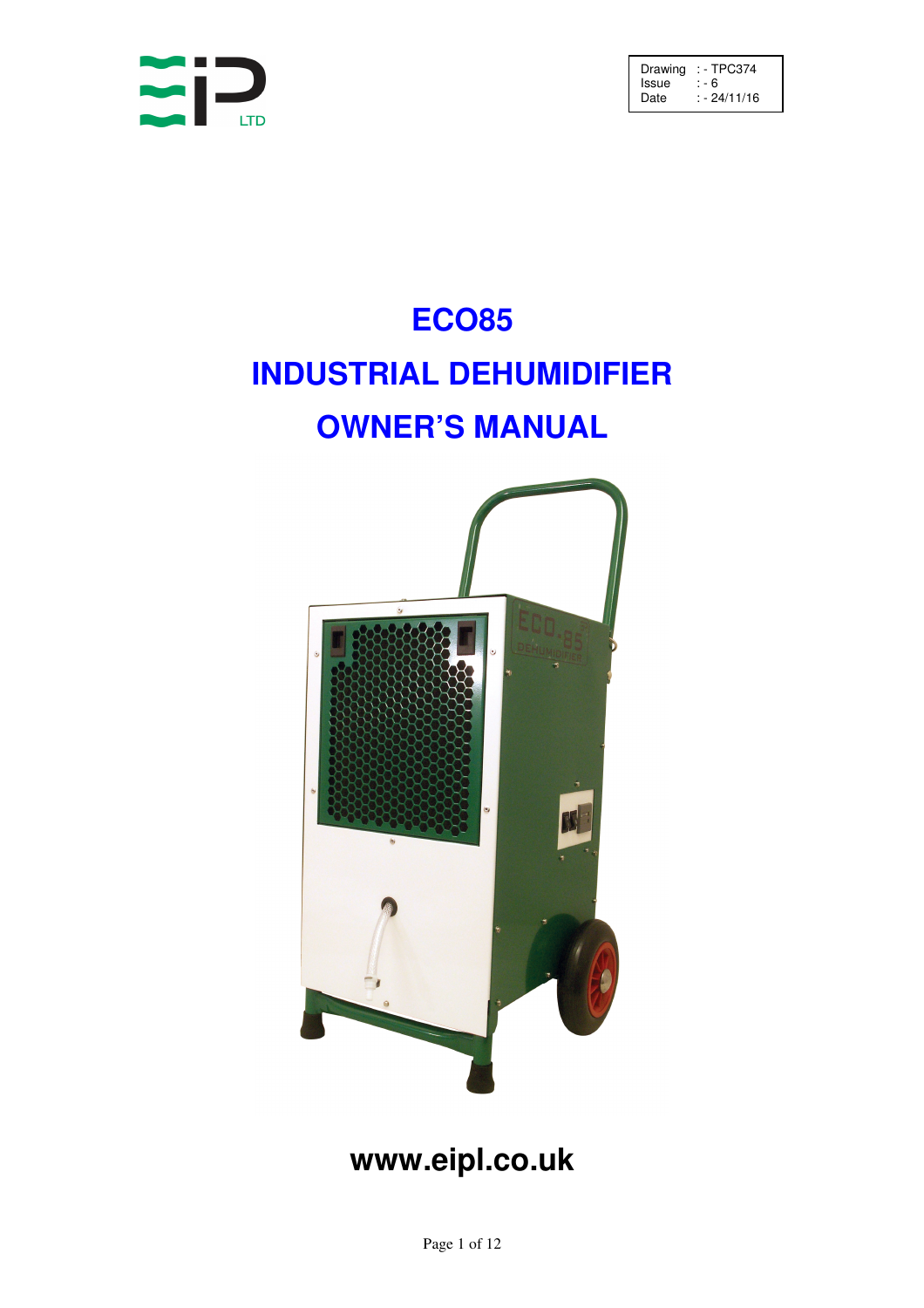

## **INTRODUCTION**

Designed for a wide range of applications, the ECO85 dehumidifier is a rugged, industrial unit which utilizes an energy-efficient compressor and a compact portable design to provide easy efficient drying.

The ECO85 has a number of special features:

- Compact Size
- High efficiency rotary compressor
- Ebac's **"Hot Gas"** defrost system
- Exterior epoxy powder-coated finish
- Provision for permanent drainage
- Extra long power cord

The fan draws the moist air through the cold evaporator coil, which cools the air below its dew point. Moisture forms on the evaporator coil and is collected in the condensate tray, which is equipped with a permanent drain. The cooled air then passes through the hot condenser coil where it is reheated using the same energy removed during the cooling phase, plus the additional heat generated by the compressor. The air is, therefore, discharged from the dehumidifier at a slightly higher temperature with a lower absolute humidity than that which entered. Continuous circulation of air through the dehumidifier gradually reduces the relative humidity within the area.

The ECO85 dehumidifier is a rugged, reliable drying unit designed to operate effectively over a broad range of temperature and humidity conditions. An active hot gas defrost system, controlled by an electronic timer, guarantees positive de-icing, thereby optimizing operation at low temperatures.

The unit incorporates a welded and galvanized steel chassis and is finished in an epoxy coating for resilience to damage caused by rough handling.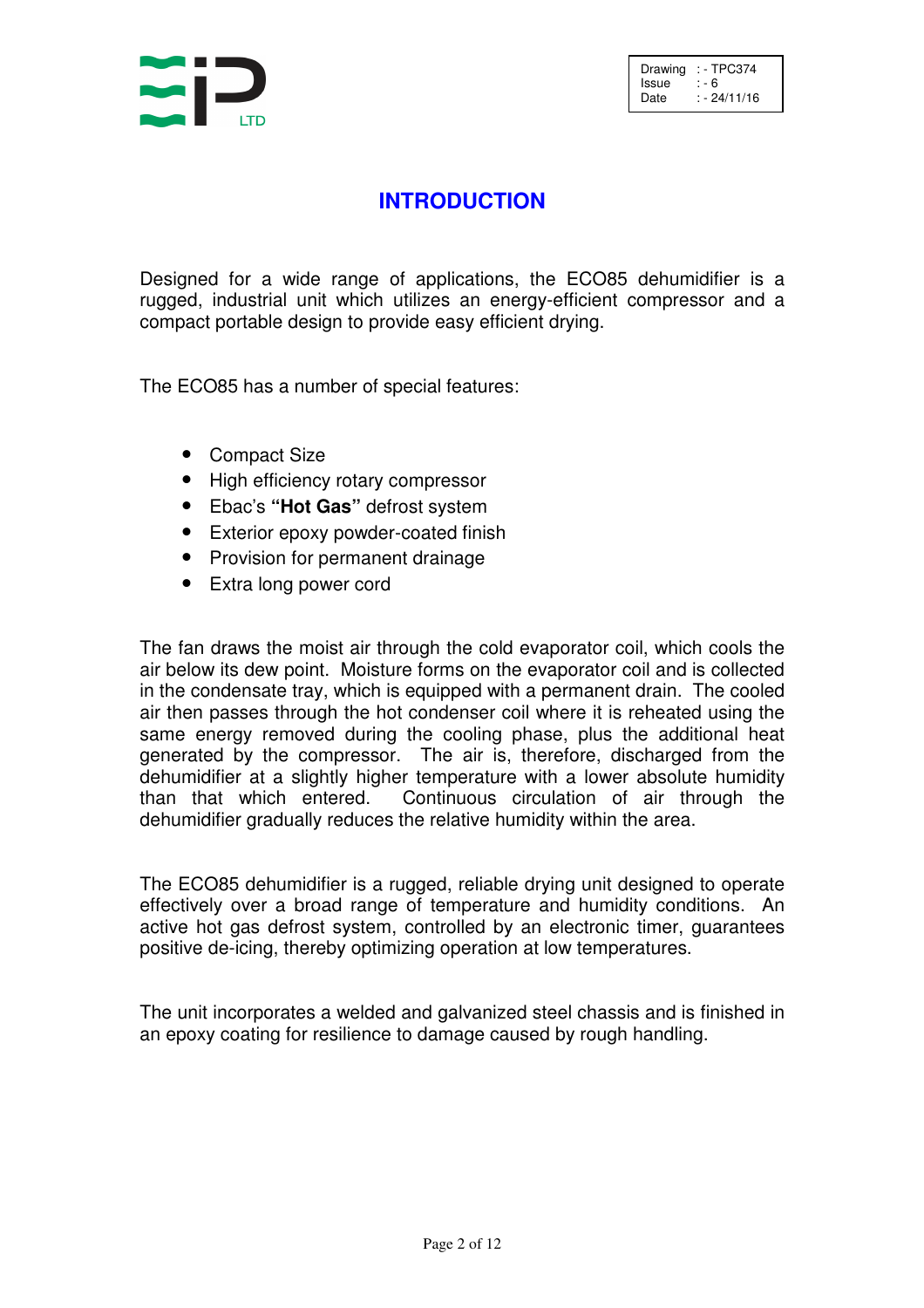

## **SPECIFICATIONS**

| MODEL: ECO85                                    |                                    |
|-------------------------------------------------|------------------------------------|
| HEIGHT: 700mm                                   |                                    |
|                                                 | <b>WIDTH: 480mm</b>                |
|                                                 | DEPTH: 390mm                       |
| <b>WEIGHT:</b> $40 \text{ kg}$                  |                                    |
|                                                 | AIRFLOW: 650 M <sup>3</sup> /Hr    |
| <b>EXTRACTION: 30L/Day</b>                      |                                    |
|                                                 | POWER SUPPLY: 230V/50Hz/1ph        |
|                                                 | <b>FINISH:</b> Powder-coated Epoxy |
| OPERATING RANGE: $3^{\circ}$ C - $35^{\circ}$ C |                                    |
|                                                 |                                    |

"This product contains fluorinated greenhouse gases covered by the Kyoto Protocol. The

**REFRIGERANT:** R-407c ( g)

refrigeration system is hermetically sealed.

The Global Warming Potential (GWP) of refrigerants used in products manufactured by Ebac Industrial Products Ltd is as follows

> R134a – 1300 R407c – 1610

For type and weight of refrigerant contained in this unit, please refer to the product data label"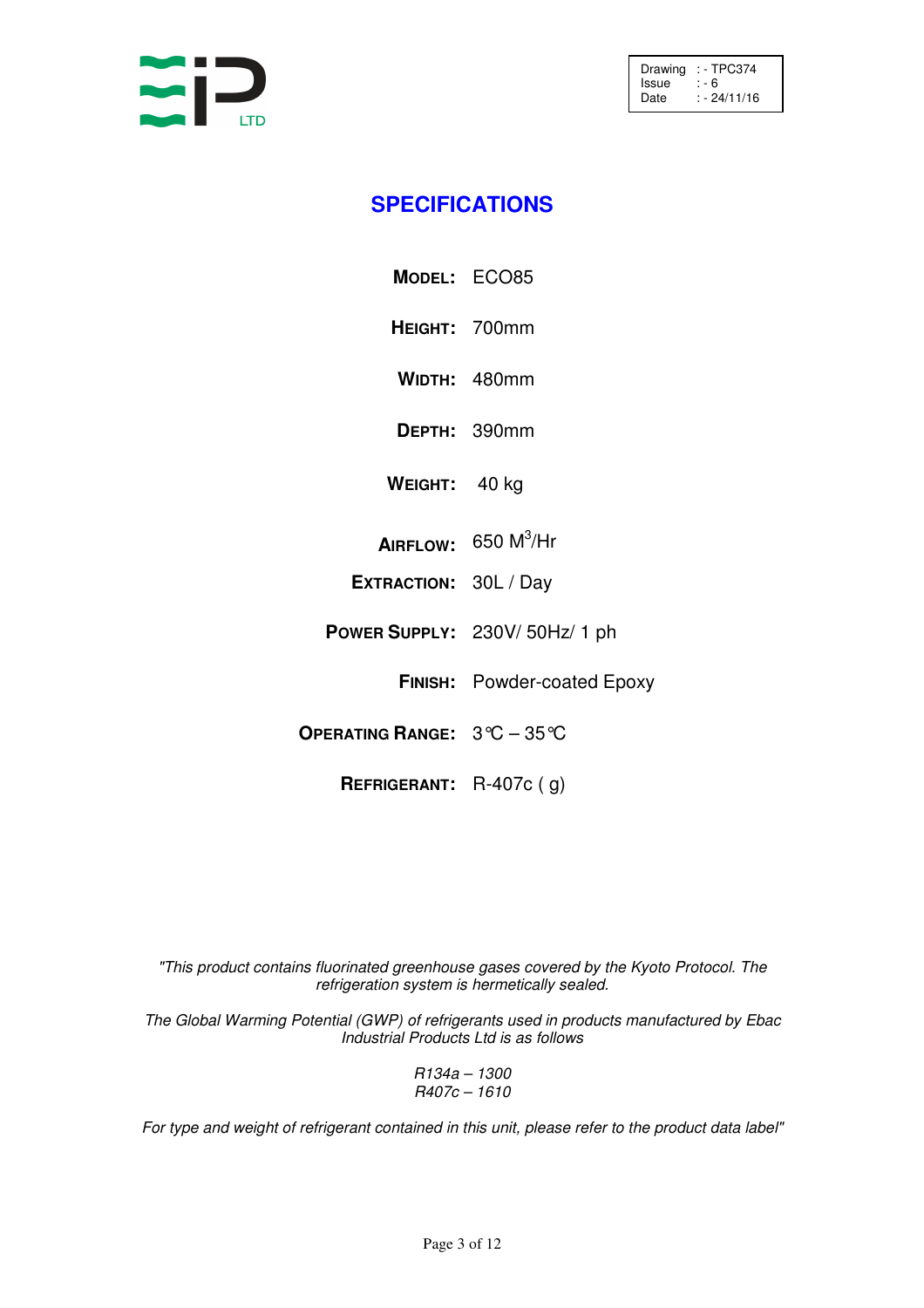## **OPERATION**

The following procedures should be followed to test the CD85 for correct operation:

- 1. After unpacking, examine all external features to confirm damagefree shipment. Report all defects and damage at once. Connect the power cable to a grounded electrical outlet. Connect the drainage outlet to a suitably sized hose and run the hose to a permanent drain.
- 2. Check dehumidification process as follows:

#### TO ENSURE CONTINUED FULL EFFICIENCY OF THE DEHUMIDIFEIR, MAINTENANCE PROCEDURES SHOULD BE PERFORMED AS FOLLOWS:

- A. Place unit on a level surface.
- B. Start up unit by connection to mains supply and switching the on off switch to the 'I' position.
- C. Check that the compressor is running.
- D. Leave the machine running for 15 minutes.
- E. Observe the evaporator coils through the evaporator filter panel
	- i. If the air temperature is below  $80^\circ$  F, an even coating of frost should cover the entire evaporator coil
	- ii. If the air temperature is above  $80^\circ$  F, frost and/or droplets of condensed water should cover the entire evaporator coil.
- F. After continuous running time of approximately 55 minutes, the unit will enter "Hot Gas" defrost mode for 5 minutes and then automatically return to normal operation.

#### **If, after carrying out the above procedures, the unit does not appear to function properly, refer to the Trouble Shooting section, which follows, or contact the Factory Service Center.**

#### **CAUTION:**

ONCE THE UNIT HAS BEEN SWITCHED OFF, WAIT AT LEAST FIVE MINUTES BEFORE RESTARTING.

After using the ECO85, turn it off for 5 minutes to allow the condensate on the coils to drain into the pump reservoir, then turn it back on and press the momentary purge switch for twenty to thirty seconds to evacuate the water from the pump reservoir.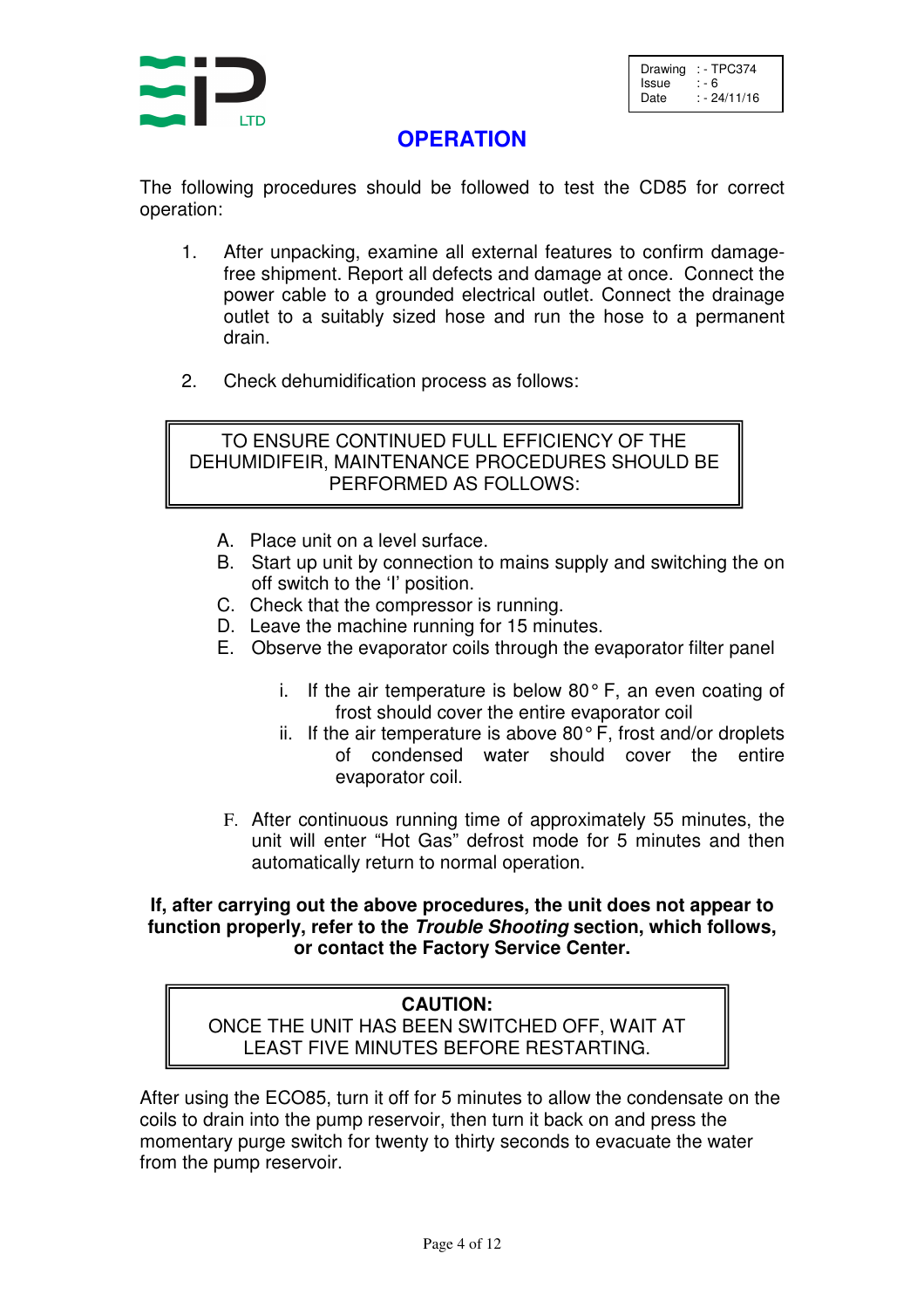

Drawing  $:$  - TPC374<br>Issue  $:$  - 6 Issue<br>Date  $: -24/11/16$ 

## **ROUTINE SERVICE**

#### **WARNING:**

ENSURE THAT THE POWER CORD TO THE MACHINE HAS BEEN DISCONNECTED BEFORE CARRYING OUT ROUTINE SERVICE. THE SERVICING AND REPAIR OF THIS UNIT SHOULD ONLY BE CARRIED OUT BY A SUITABLY QUALIFIED PERSON.

To ensure continued full efficiency of the dehumidifier, maintenance procedures should be performed as follows:

 1. Clean the surface of the evaporator and condenser coils by blowing the dirt out from behind the fins with compressed air. Hold the nozzle of the air hose away from the coil to avoid damaging the fins. Alternatively, vacuum clean the coils.

#### **WARNING:**

DO NOT STEAM CLEAN REFRIGERATION COILS

- 2. Check that the fan is firmly secured to the motor shaft and that the fan rotates freely. **The fan motor is sealed for life and therefore does not need oiling.**
- 3. To check the refrigerant charge, run the unit for 15 minutes and briefly remove the evaporator filter cover. The evaporator coil should be evenly frost coated across its surface. At temperatures above 80°F, the coil may be covered with droplets of water rather than frost. Partial frosting accompanied by frosting of the thin capillary tubes, indicates loss of refrigerant gas or low charge.
- 4. Check all wiring connections.
- 5 To check the operation of the defrost system, switch the machine on and leave it running for approximately 55 minutes. The machine will then enter "Hot Gas" defrost mode for approximately 5 minutes before returning to normal operation. If the unit will not defrost, the printed circuit timer board may be defective or the by-pass valve may be inoperable.

#### **IF ANY OF THE PRECEDING PROBLEMS OCCUR, CONTACT THE EBAC SERVICE CENTER PRIOR TO CONTINUED OPERATION OF THE UNIT TO PREVENT PERMANENT DAMAGE.**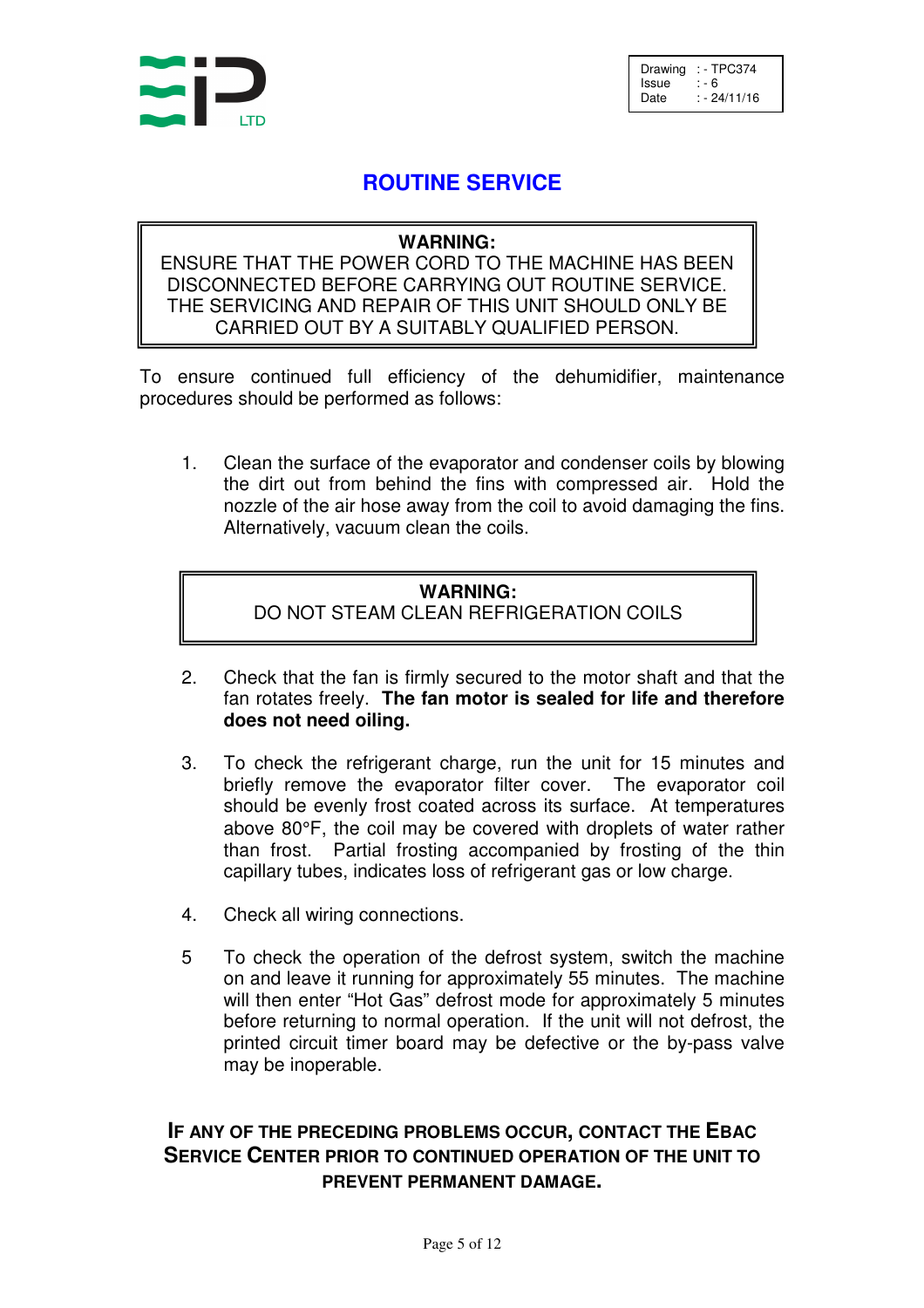

## **REPAIRS**

- 1. Should an electrical component fail, consult the Factory Service Center to obtain the proper replacement part.
- 2. If refrigerant gas is lost from the machine, it will be necessary to use a refrigeration technician to correct the fault. Contact the Factory Service Center prior to initiating this action.

 Any competent refrigeration technician will be able to service the equipment. The following procedure must be used:

- a. The source of the leak must be determined and corrected.
- b. The machine should be thoroughly evacuated before recharging.
- c. The unit must be recharged with refrigerant measured accurately by weight.
- d. For evacuation and recharging of the machine, use the crimped and brazed charging stub attached to the side of the refrigerant compressor.

 The charging stub should be crimped and rebrazed after servicing. **NEVER** allow permanent service valves to be fitted to any part of the circuit. Service valves may leak causing further loss of refrigerant gas.

 3. The refrigerant compressor fitted to the dehumidifier is a durable unit that should give many years of service. Compressor failure can result from the machine losing its refrigerant gas. The compressor can be replaced by a competent refrigeration technician.

 Failure of the compressor can be confirmed by the following procedure:

- a. Establish that power is present at the compressor terminals using a voltmeter.
- b. With the power disconnected, check the continuity of the internal winding by using meter across the compressor terminals. An open circuit indicates that the compressor should be replaced.
- c. Check that the compressor is not grounded by establishing that a circuit does not exist between the compressor terminals and the shell of the compressor.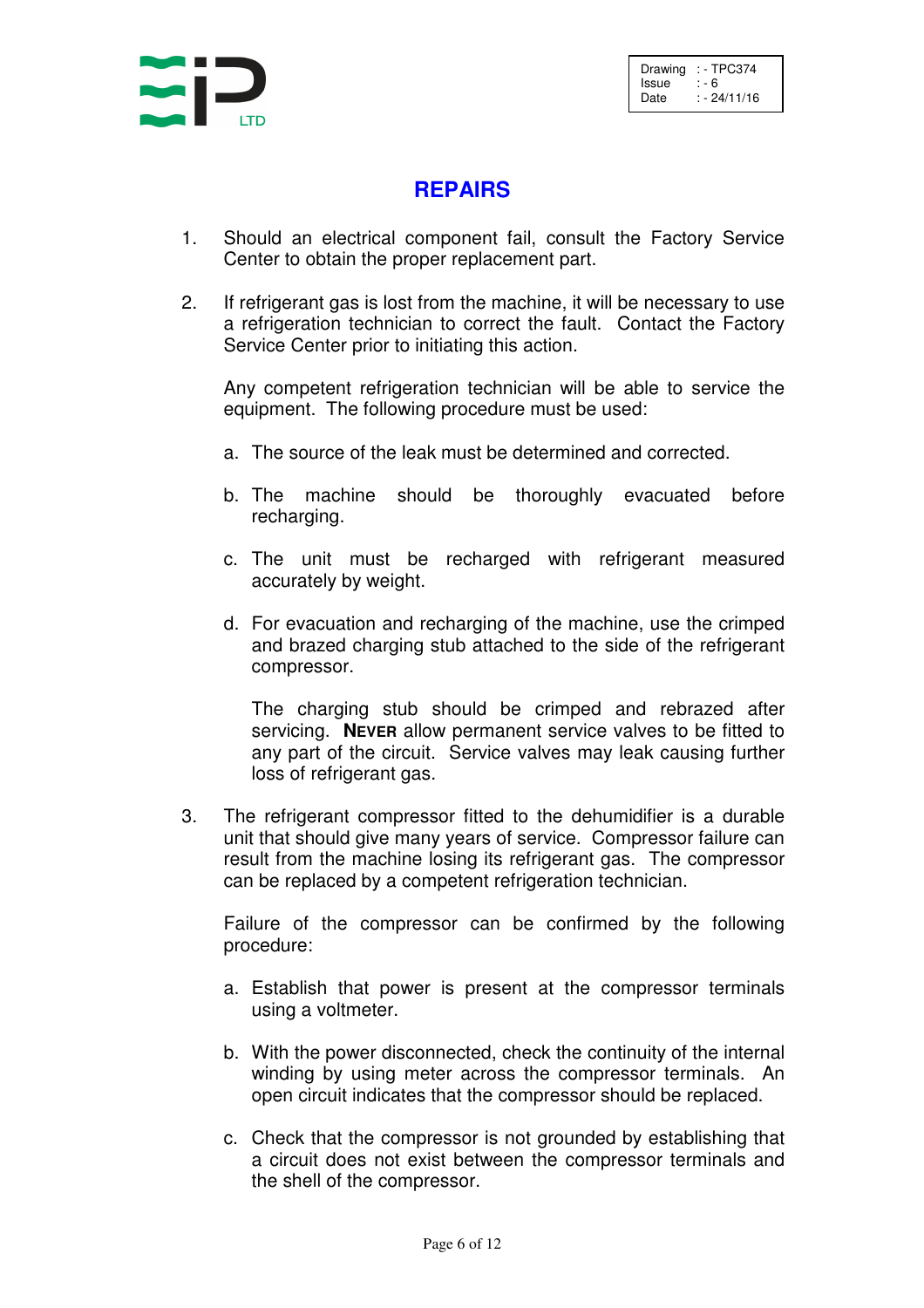

## **TROUBLESHOOTING**

| <b>SYMPTOM</b>                              | <b>CAUSE</b>                                                                           | <b>REMEDY</b>                                                                                                                                                                 |  |
|---------------------------------------------|----------------------------------------------------------------------------------------|-------------------------------------------------------------------------------------------------------------------------------------------------------------------------------|--|
| Unit inoperative                            | 1. No power to unit                                                                    | 1. Check the power from<br>power supply panel                                                                                                                                 |  |
| Little or no airflow                        | 1. Fan motor burnt out<br>2. Dirty refrigeration coils<br>3. Loose electrical wiring   | 1. Replace the fan motor<br>2. See Routine Maintenance<br>Section<br>3. Check the wiring diagram<br>to find fault and repair                                                  |  |
| Little or no water<br>extraction            | 1. Insufficient air flow<br>2. Compressor fault<br>3. Loss of refrigerant gas          | 1. Check all of the above<br>2. Contact the Factory<br><b>Service Center</b><br>3. Contact the Factory<br><b>Service Center</b>                                               |  |
| Little or no defrost<br>when required       | 1. Faulty timer<br>2. Faulty by-pass valve                                             | 1. Contact the Factory<br><b>Service Center</b><br>2. Contact the Factory<br><b>Service Center</b>                                                                            |  |
| <b>Unit vibrates</b><br>excessively         | 1. Loose compressor<br>2. Damaged fan                                                  | 1. Tighten the nuts on the<br>compressor mounts<br>2. Replace fan                                                                                                             |  |
| <b>Water flooding inside</b><br>the machine | 1. Drain pipe blocked/frozen<br>2. Drain pipe too high<br>3. Crimped or blocked tubing | 1. Clear the obstruction<br>2. Ensure that no section of<br>the drain hose is 1M max.<br>above the level of the water<br>outlet<br>3. Straighten, clear, or replace<br>tubing |  |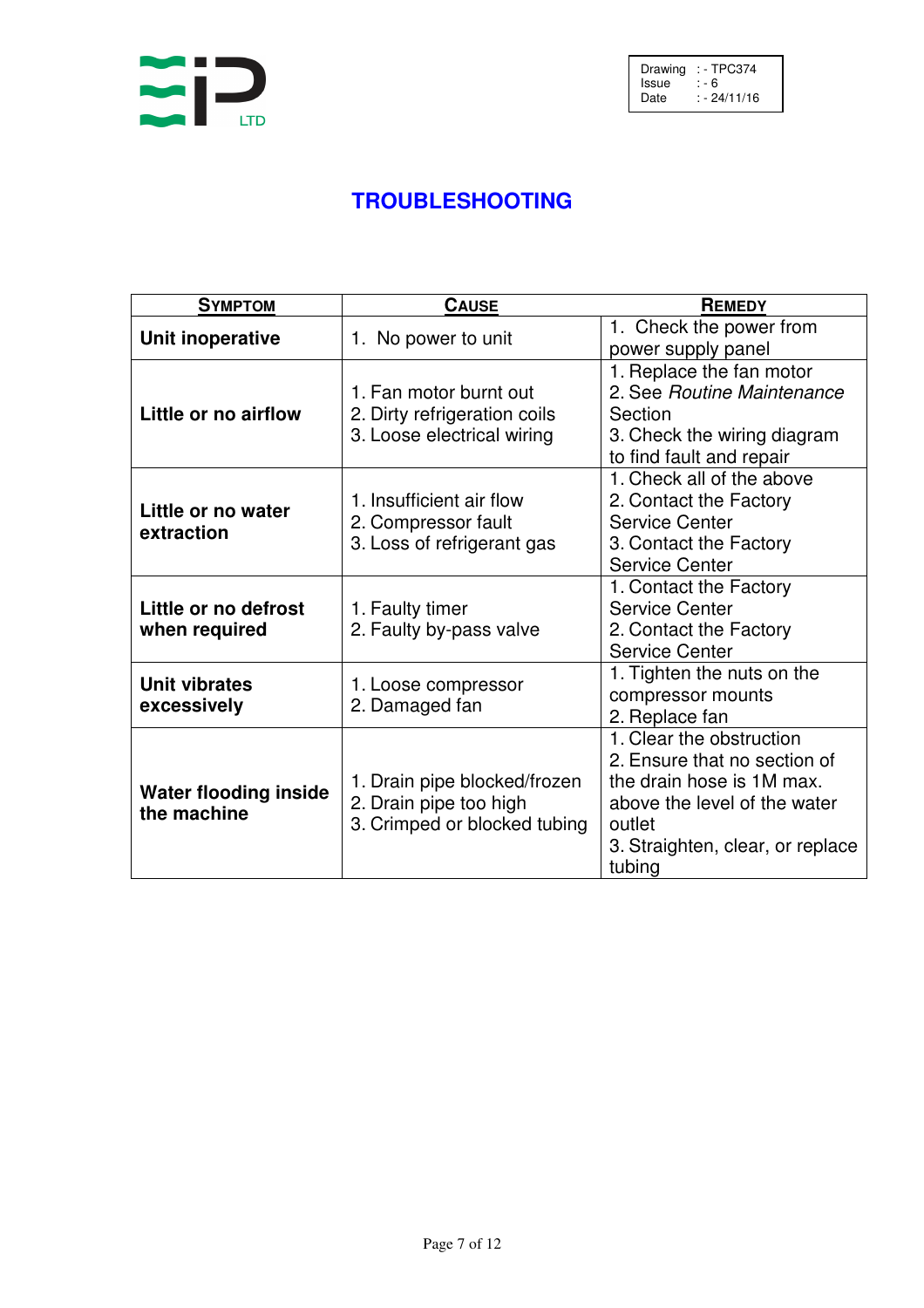

## **ECO85 SPARE PARTS LIST**

|                         | <b>NUMBER</b><br><b>DESCRIPTION</b> | <b>PART</b>   |                 |
|-------------------------|-------------------------------------|---------------|-----------------|
|                         |                                     | <b>NUMBER</b> | <b>QUANTITY</b> |
| 1                       | <b>Defrost Timer</b>                | 1619508       | 1               |
| $\overline{2}$          | <b>Terminal Block</b>               | 3031460       | 1               |
| 3                       | <b>Capillary Tube</b>               | 3014254       | $2 \times 24"$  |
| $\overline{\mathbf{4}}$ | <b>Solenoid Valve</b>               | 3020837       |                 |
| 5                       | <b>Filter Dryer</b>                 | 3020909       | 1               |
| 6                       | <b>Compressor</b>                   | 3944918       | 1               |
| $\overline{7}$          | <b>Solenoid Coil</b>                | 3030452       | 1               |
| 8                       | Capacitor                           | 3037513       |                 |
| 9                       | <b>Filter</b>                       | 2029826       | 1               |
| 10                      | <b>Mains Lead</b>                   | 2029217       | 1               |
| 11                      | <b>Fan Motor</b>                    | 3040253       | 1               |
| 12                      | <b>Fan Motor Inlet Ring</b>         | 3040254       | 1               |
| $\overline{13}$         | <b>Fan Motor Capacitor</b>          | 3030841       | 1               |
| 14                      | <b>Relay</b>                        | 3036188       | 1               |
| 15                      | <b>Rubber Foot</b>                  | 3088553       | $\overline{2}$  |
| 17                      | <b>Condensate Pump</b>              | 3160151       |                 |
| 18                      | <b>Condenser Coil</b>               | 2029322       | 1               |
| 19                      | <b>Evaporator Coil</b>              | 2029323       |                 |

Spare parts available online

## www.EIPLDIRECT.com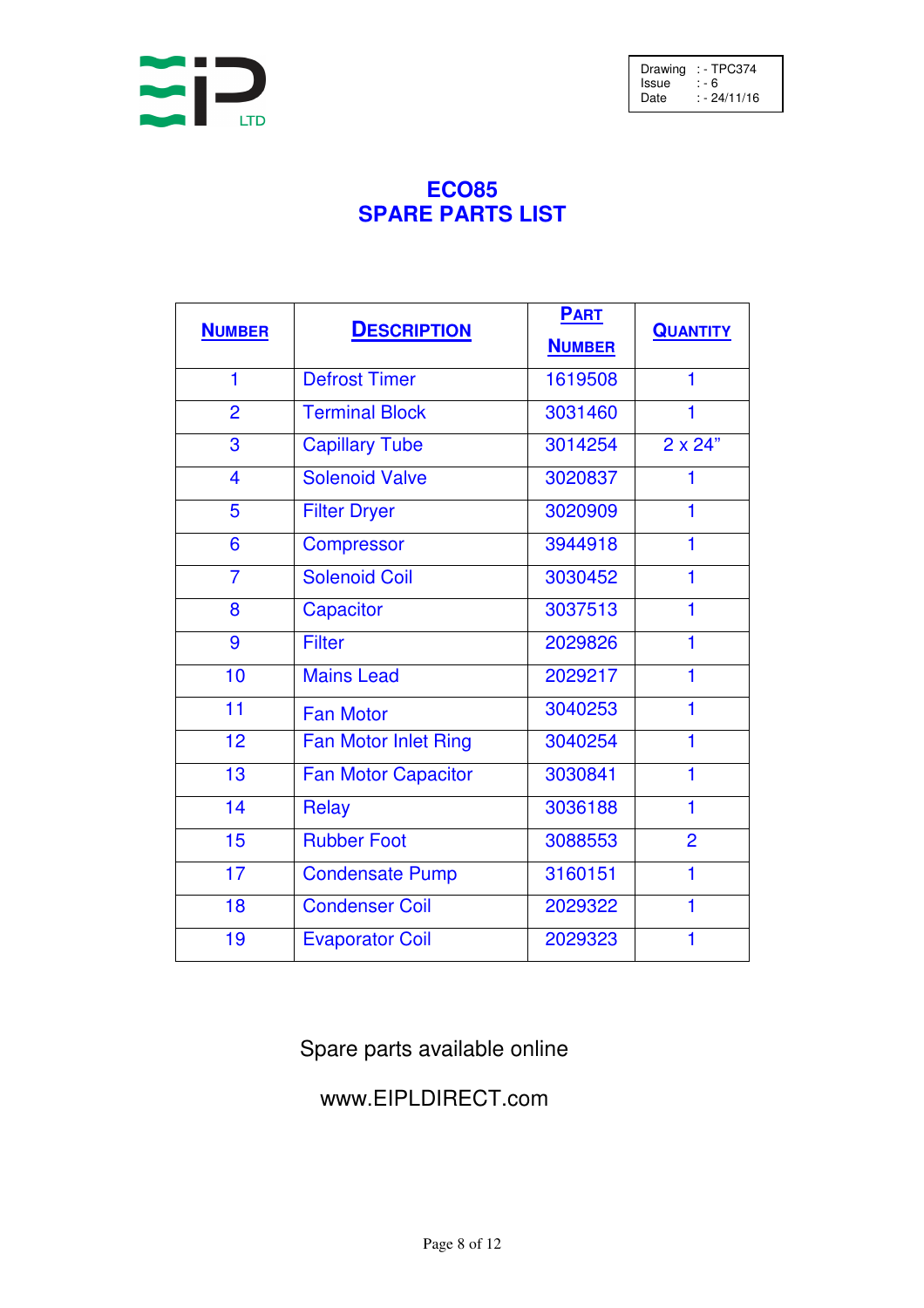

## **WARNINGS**

This appliance can be used by children from 8 years and above and persons with reduced physical, sensory or mental capabilities or lack of experience and knowledge if they have been given supervision or instruction concerning use of the application in a safe way and understand the hazards involved.

Children shall not play with the appliance.

Cleaning and user maintenance shall not be made by children without supervision.

If the SUPPLY CORD is damaged, it must be replaced by the manufacturer, its service agent or similarly qualified person in order to avoid hazard.

This product contains fluorinated greenhouse gases covered by the Kyoto Protocol. The refrigeration system is hermetically sealed.

The Global Warming Potential (GWP) of refrigerants used in products manufactured by Ebac Industrial Products Ltd is as follows R134a – 1300 R407c – 1610

For type and weight of refrigerant contained in this unit, please refer to the product data label

Due to the high pressures within the refrigeration circuit, under no circumstances must direct heat be applied to the evaporator coil in an attempt to remove the build-up of ice.

No attempt should be made to cut open any part of the refrigeration circuit due to high pressures and gas involved.

If the unit is switched off at the mains power supply for any reason, the unit must be allowed to stand at rest for at least three minutes before restarting.

For correct installation and operation the unit inlet and outlet must have a clearance of 0.5M from all adjacent surfaces and or structures.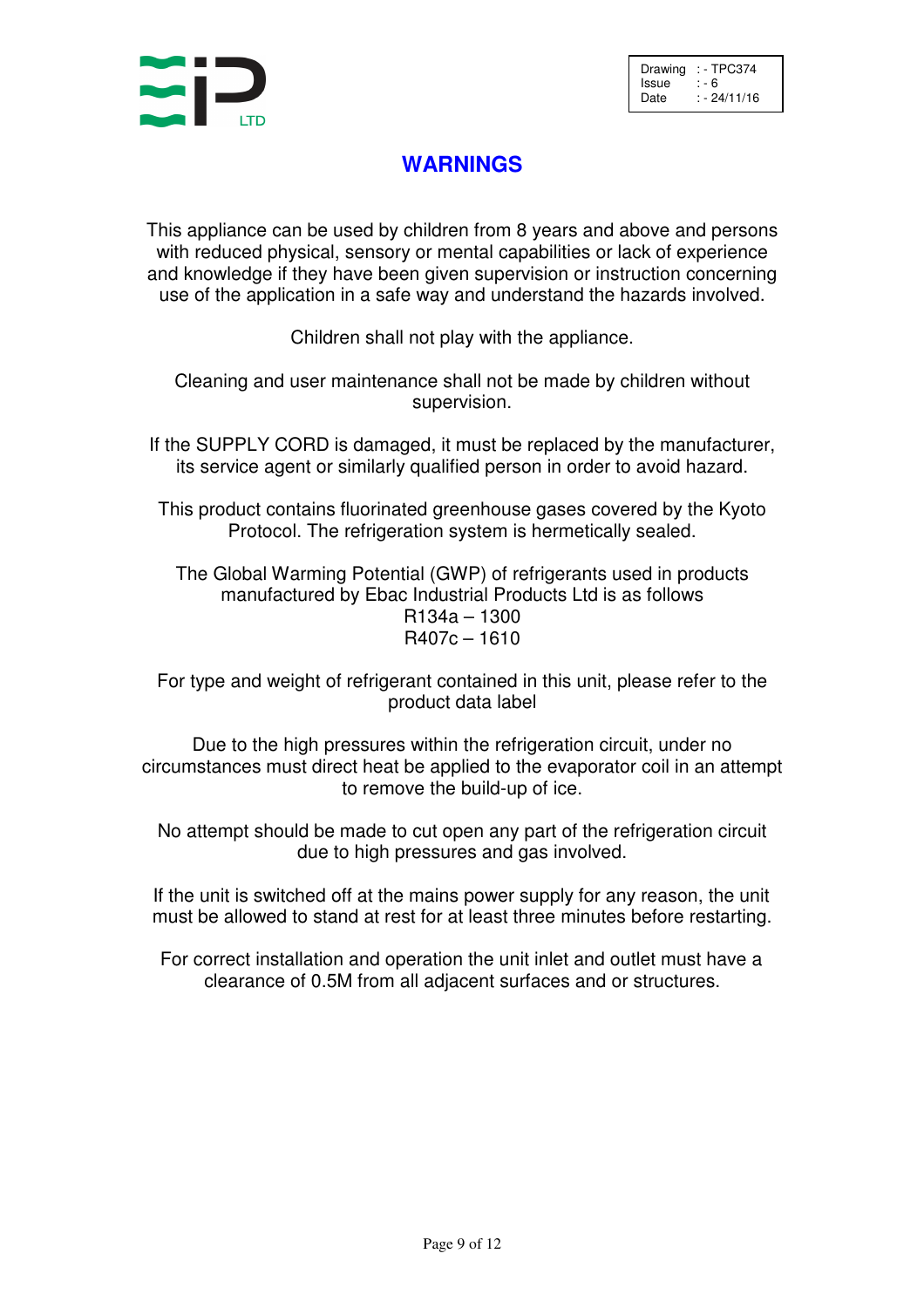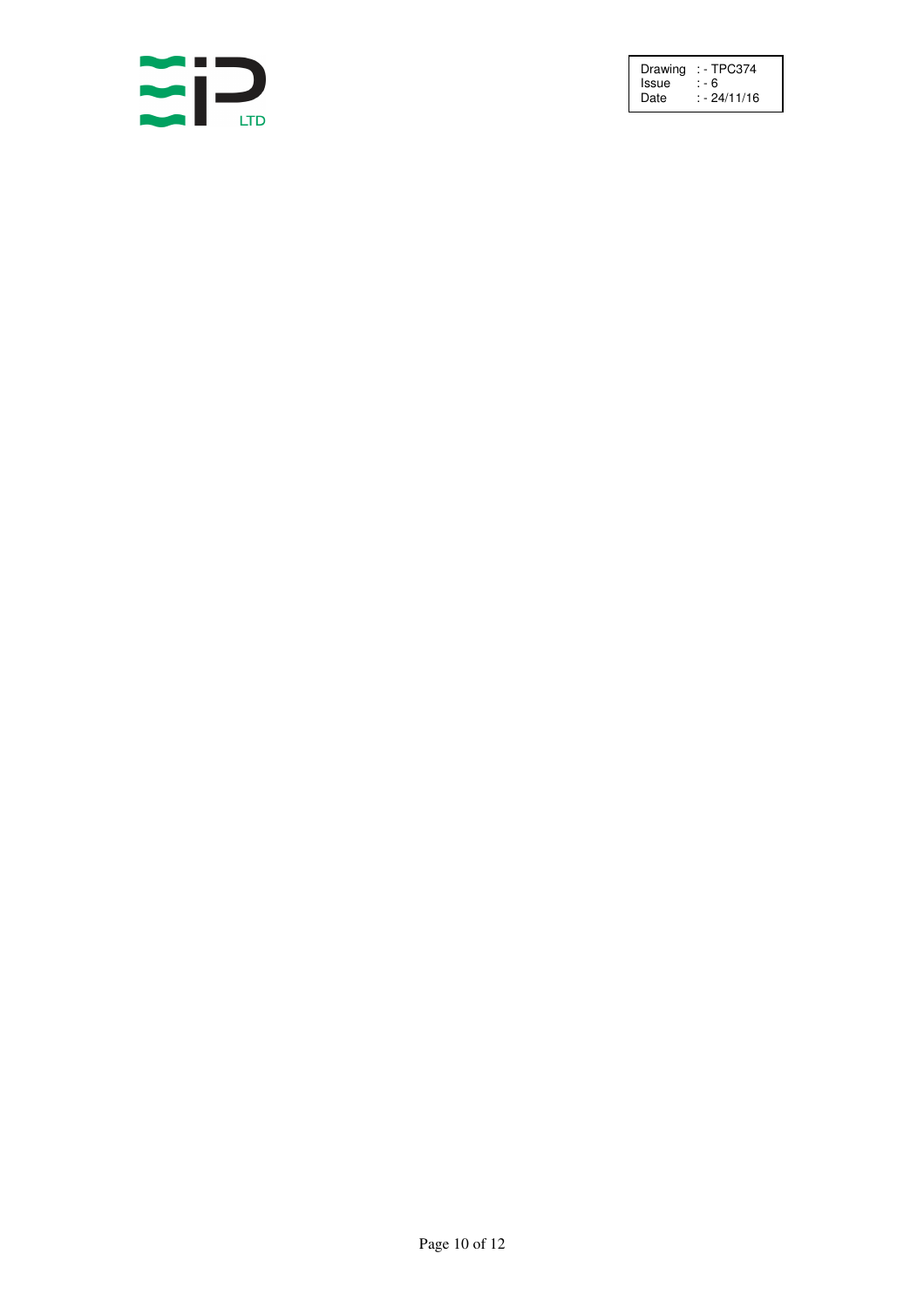